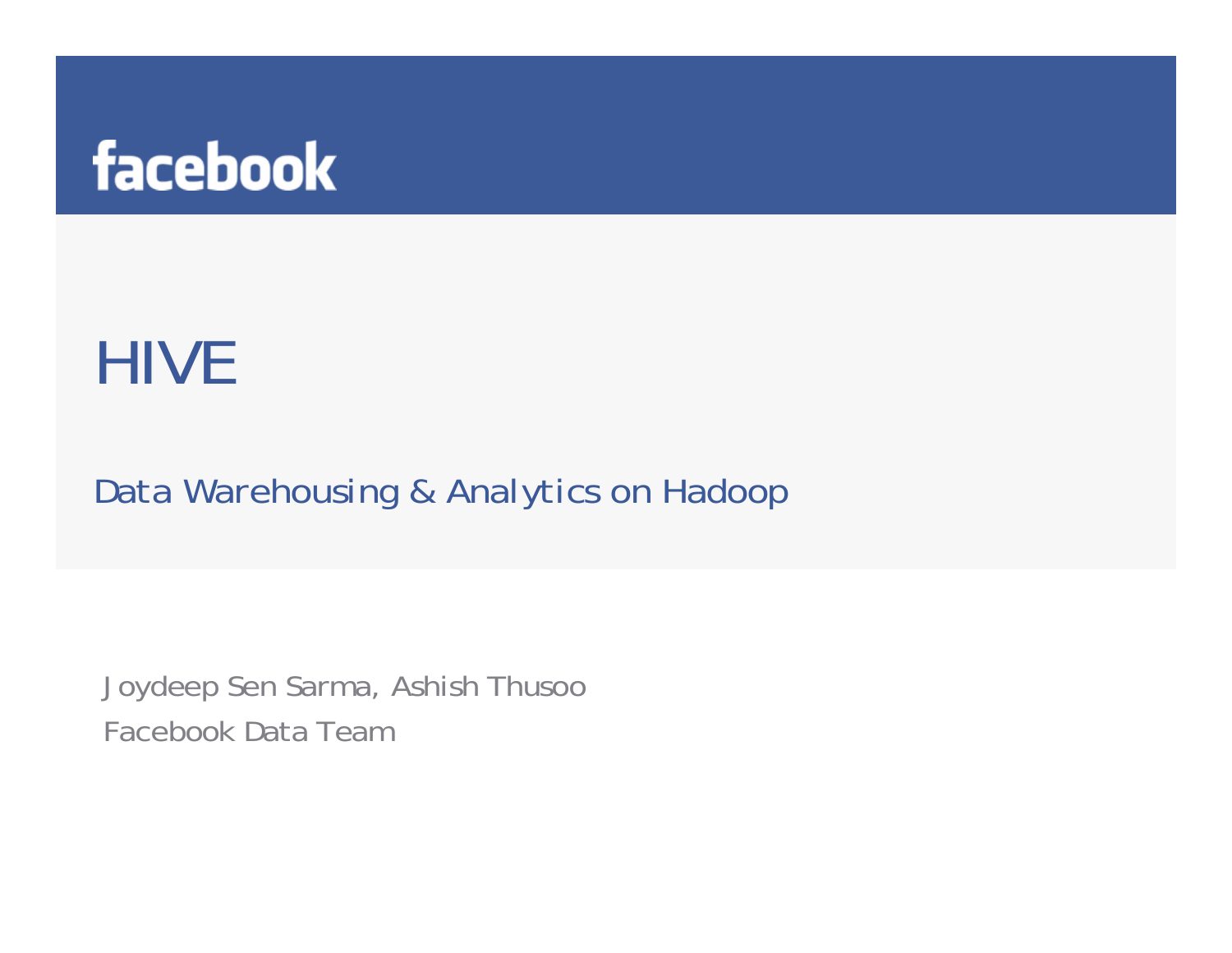## Why Another Data Warehousing System?

- $\mathcal{L}_{\mathcal{A}}$  Problem: Data, data and more data
	- –200GB per day in March 2008 back to 1TB compressed per day today
- $\mathcal{L}^{\text{max}}$ The Hadoop Experiment
- $\mathcal{L}_{\mathcal{A}}$  Problem: Map/Reduce is great but every one is not a Map/Reduce expert
	- –I know SQL and I am a python and php expert
- So what do we do: HIVE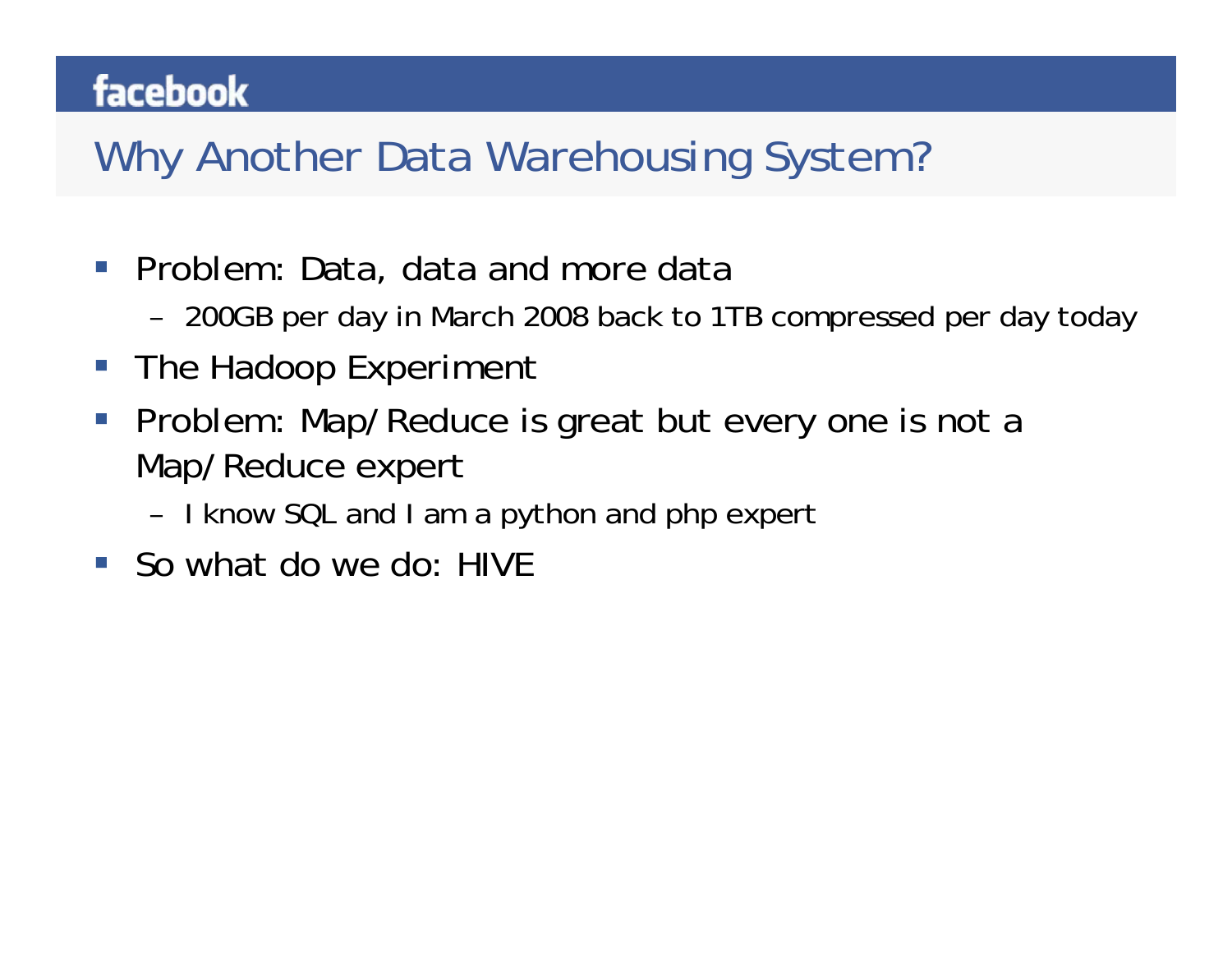## What is HIVE?

- $\mathcal{L}_{\mathcal{A}}$  A system for querying and managing structured data built on top of Map/Reduce and Hadoop
- We had:
	- –Structured logs with rich data types (structs, lists and maps)
	- – A user base wanting to access this data in the language of their choice
	- – A lot of traditional SQL workloads on this data (filters, joins and aggregations)
	- –Other non SQL workloads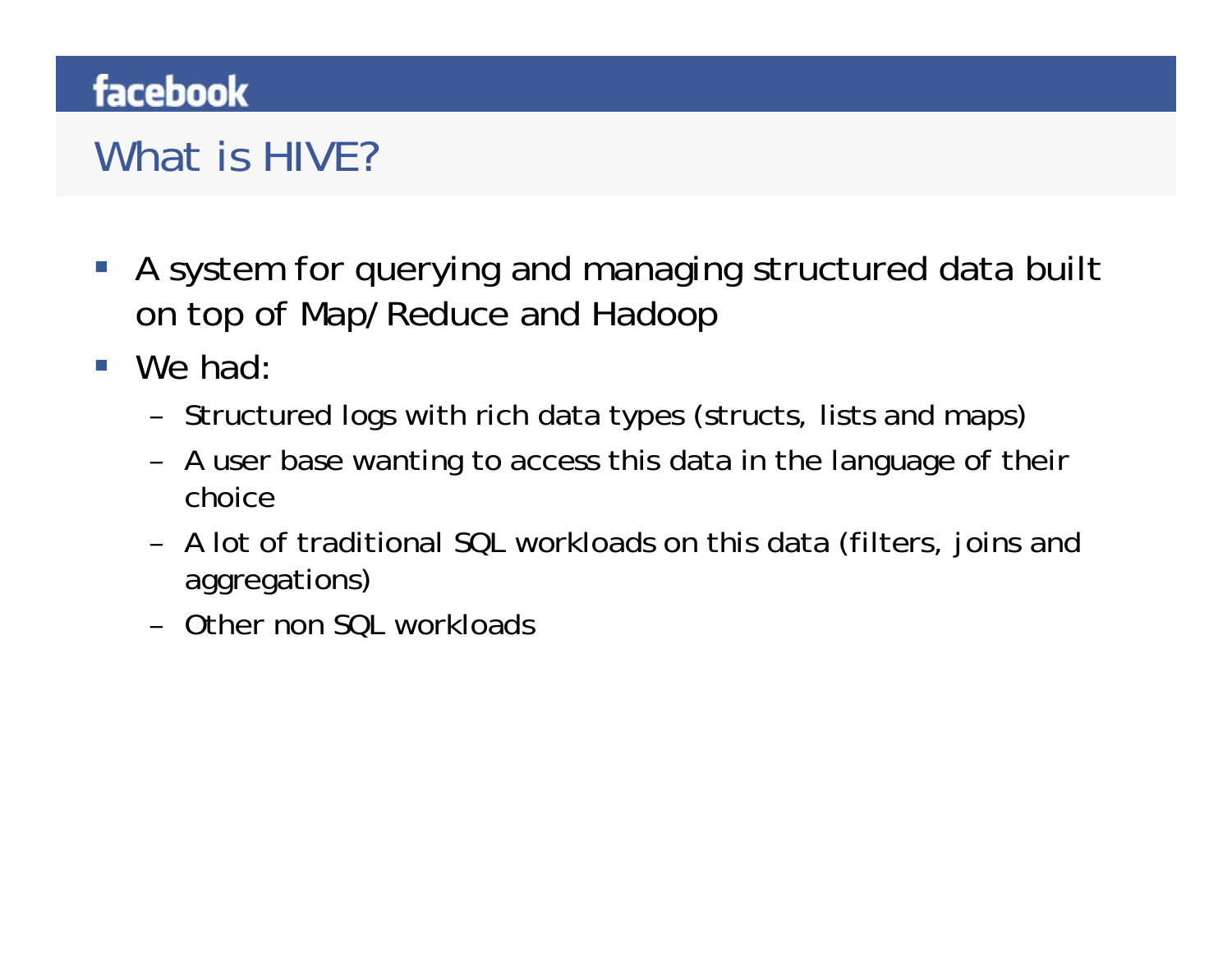## Data Warehousing at Facebook Today

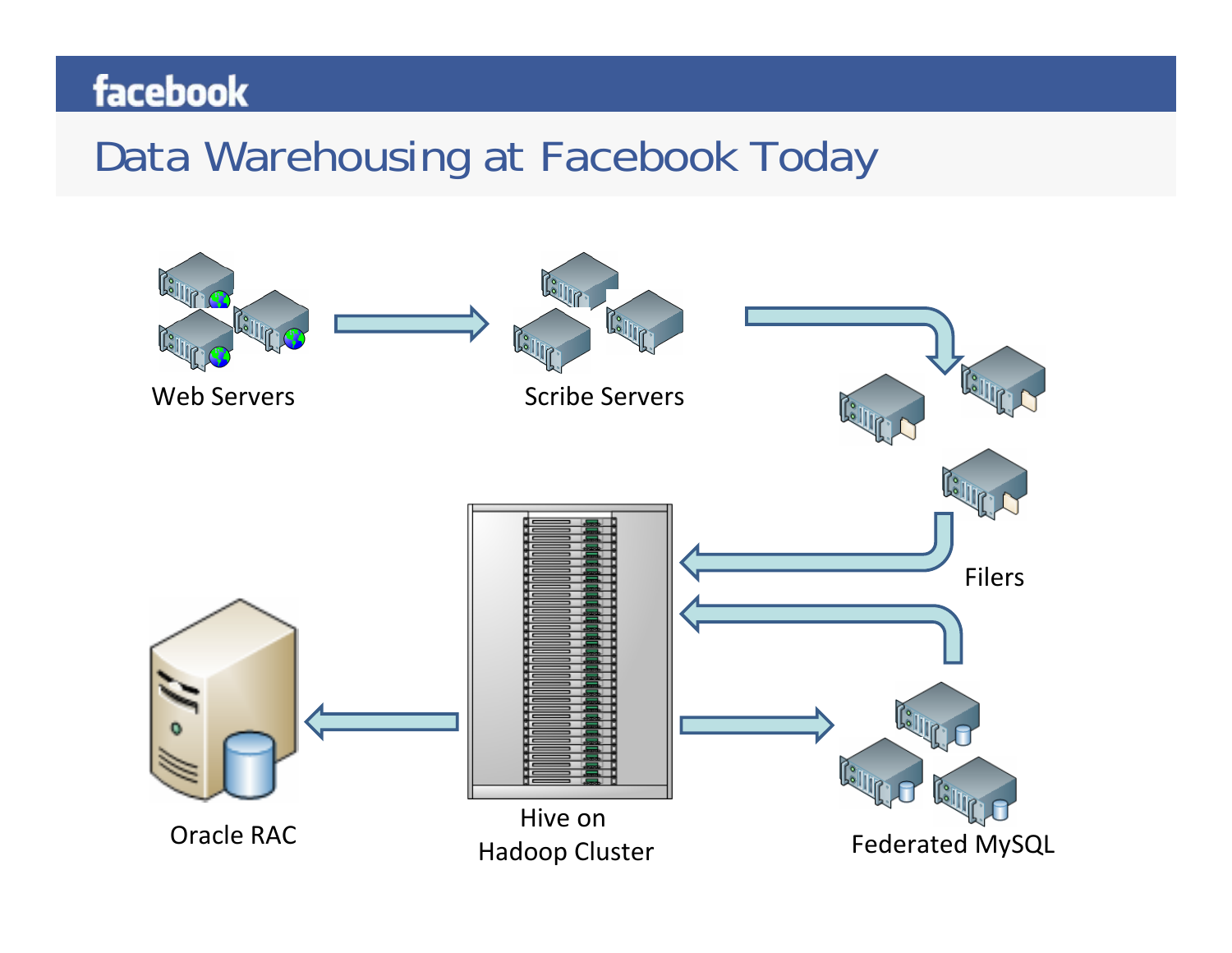## HIVE: Components

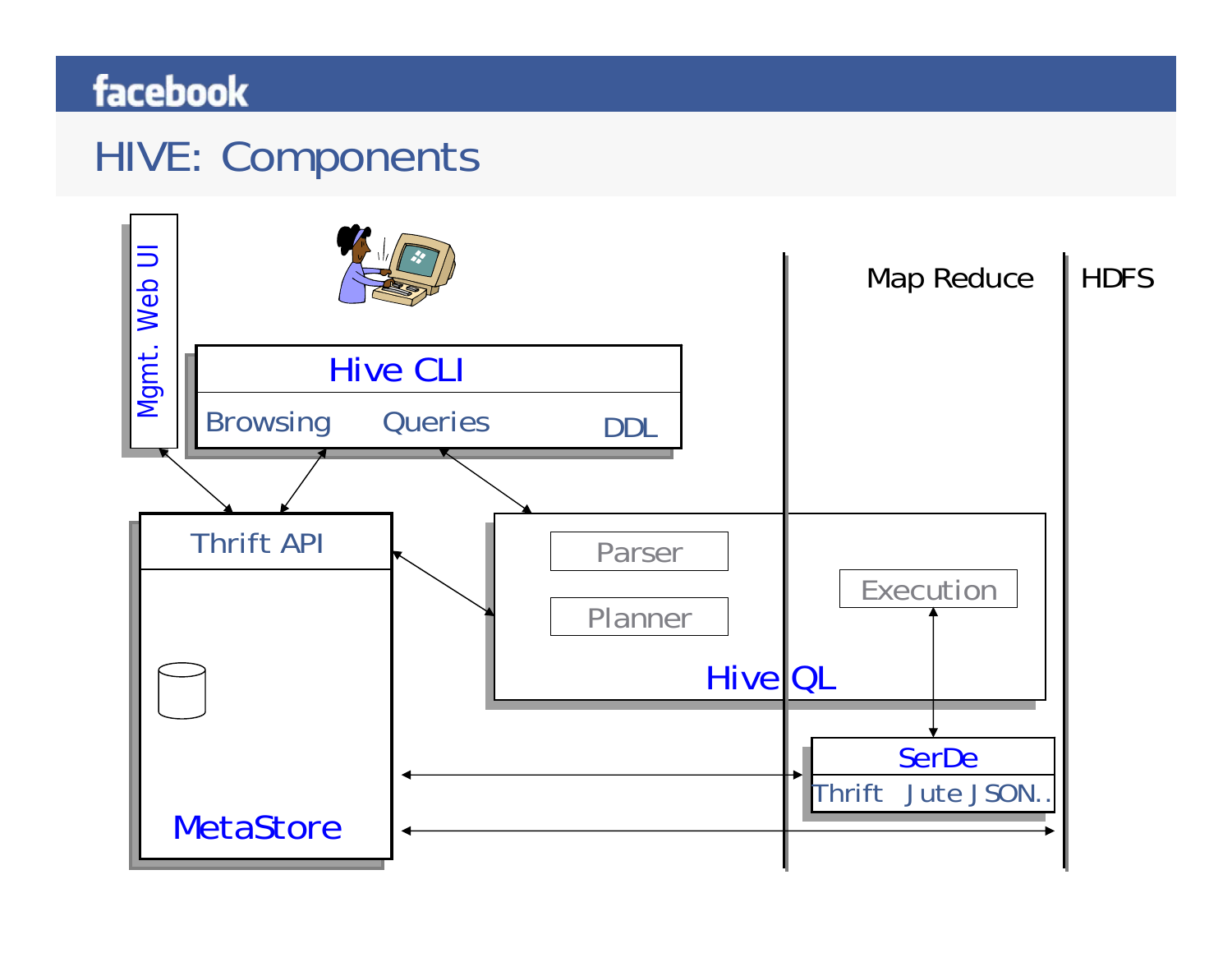## Data Model

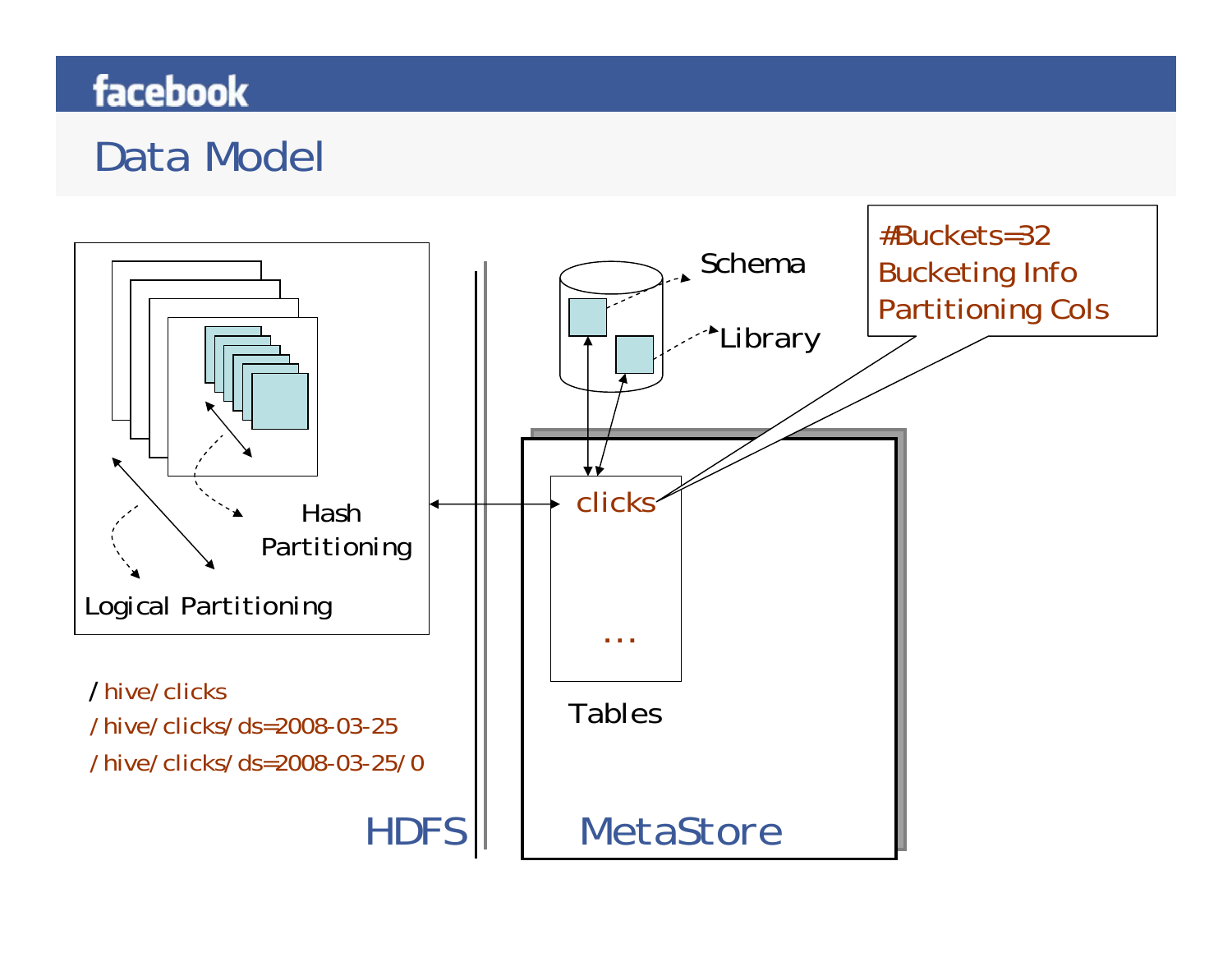## Dealing with Structured Data

- **Type system** 
	- –Primitive types
	- –Recursively build up using Composition/Maps/Lists
- $\mathbb{R}^n$  Generic (De)Serialization Interface (SerDe)
	- –To recursively list schema
	- –To recursively access fields within a row object
- $\mathcal{L}_{\text{max}}$  Serialization families implement interface
	- –Thrift DDL based SerDe
	- –Delimited text based SerDe
	- –You can write your own SerDe
- I. Schema Evolution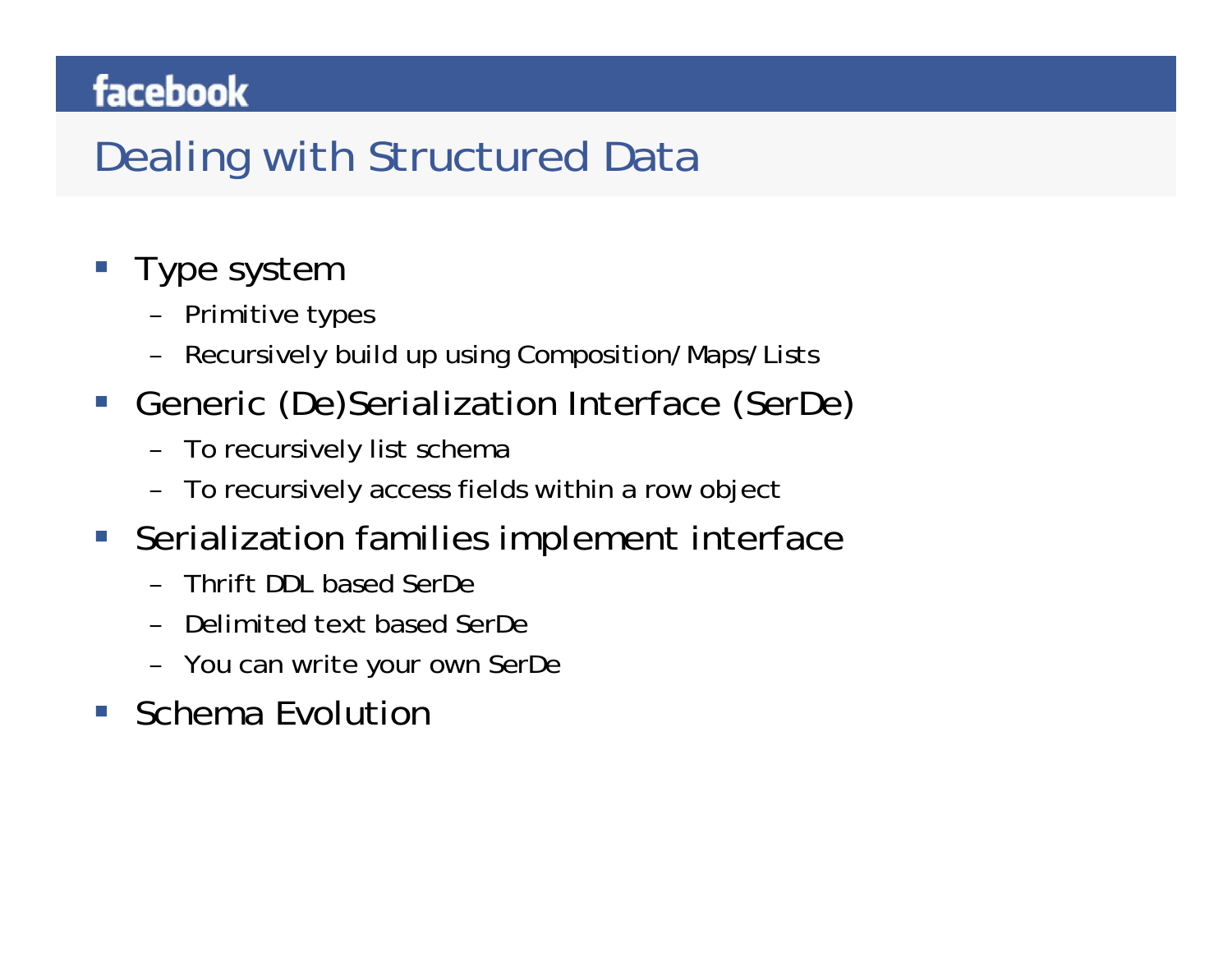## **MetaStore**

- $\mathbb{R}^n$  Stores Table/Partition properties:
	- –Table schema and SerDe library
	- Table Location on HDFS
	- –Logical Partitioning keys and types
	- Other information
- **Thrift API** 
	- – Current clients in Php (Web Interface), Python (old CLI), Java (Query Engine and CLI), Perl (Tests)
- $\mathcal{L}^{\text{max}}$  Metadata can be stored as text files or even in a SQL backend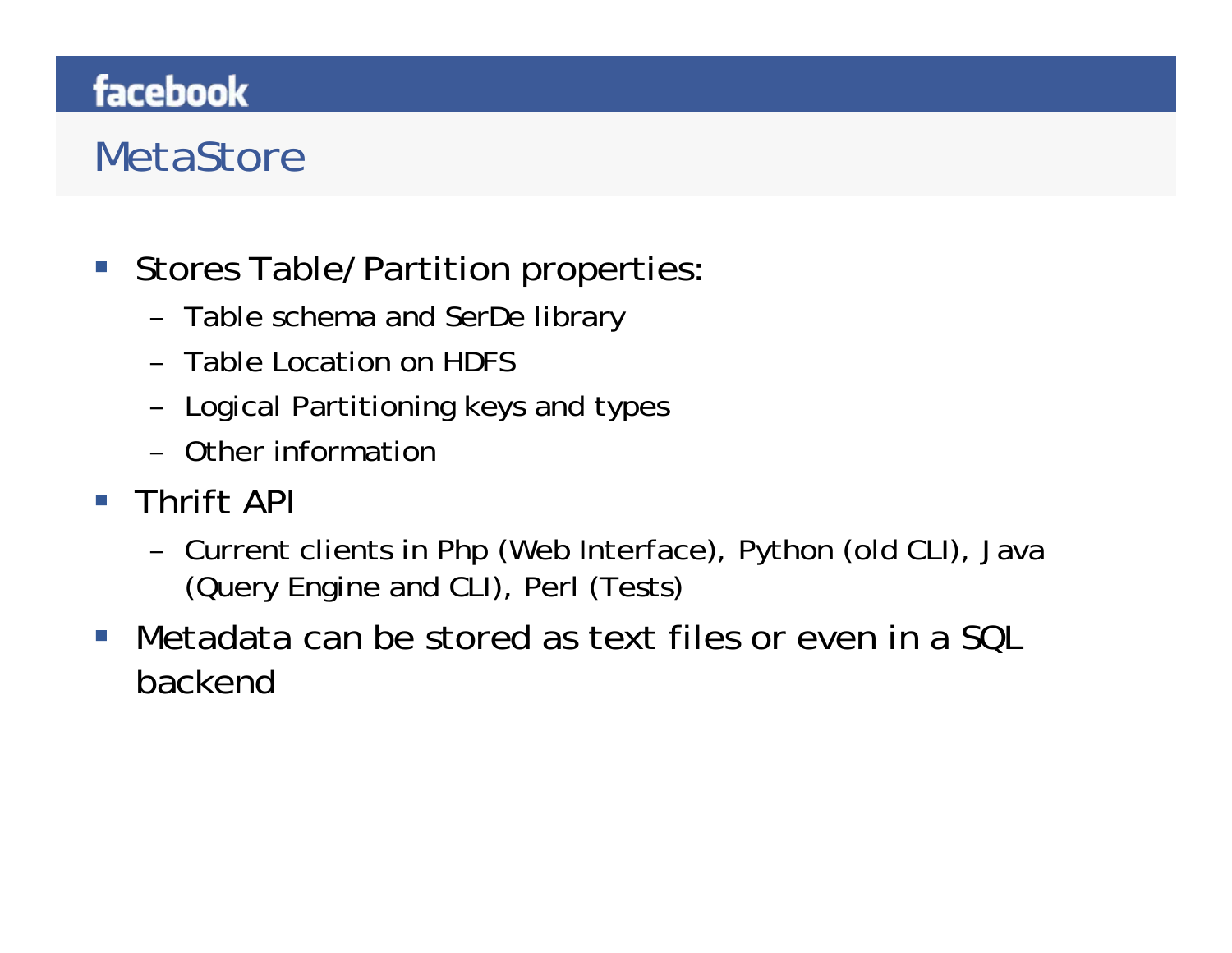## Hive CLI

- $\mathcal{L}_{\mathcal{A}}$  DDL:
	- –create table/drop table/rename table
	- alter table add column
- **Browsing:** 
	- show tables
	- describe table
	- cat table
- Loading Data
- $\mathcal{C}^{\mathcal{A}}$ **Queries**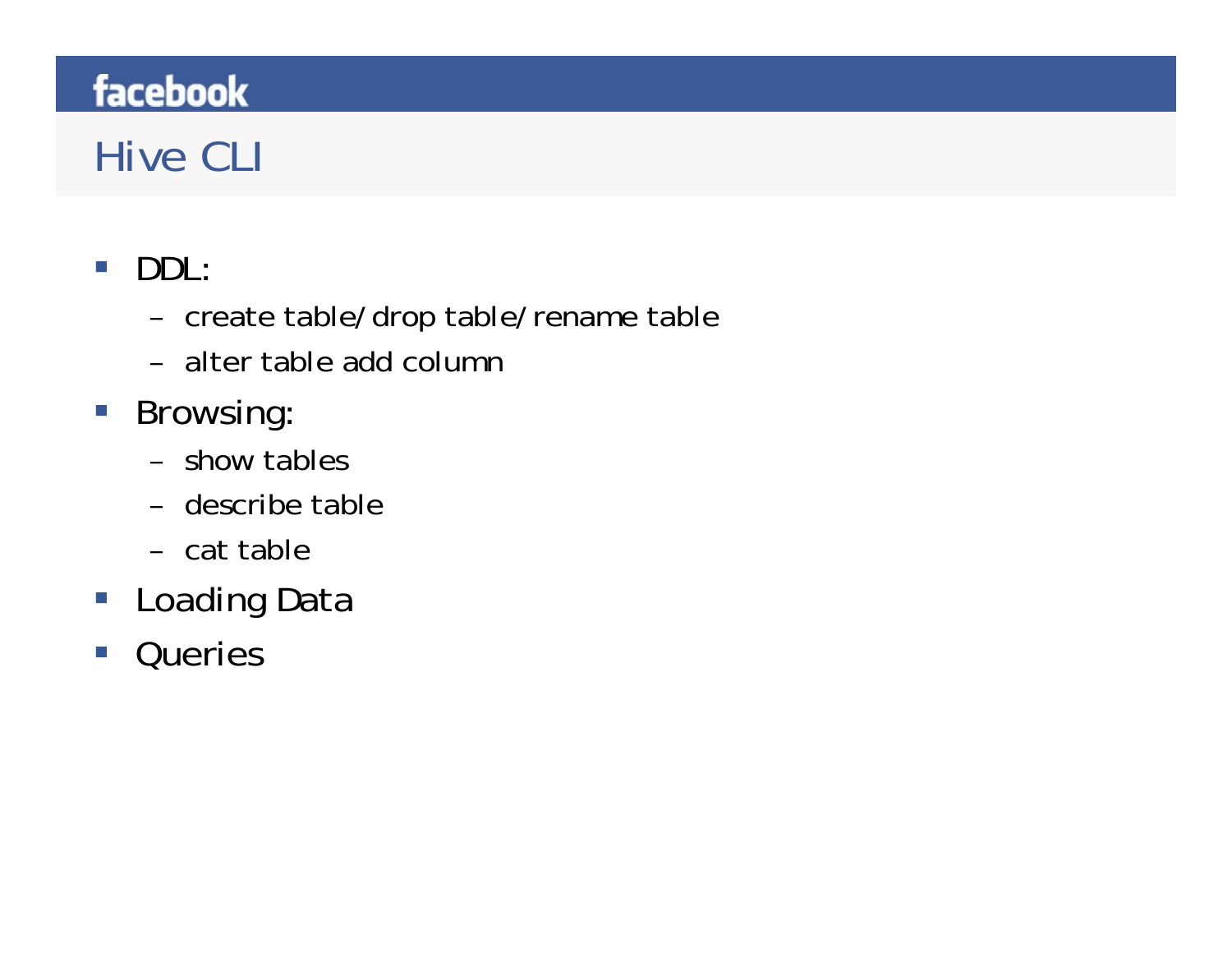## Hive Query Language

- Philosophy
	- –SQL like constructs + Hadoop Streaming
- I. Query Operators in initial version
	- –Projections
	- –Equijoins and Cogroups
	- –Group by
	- –Sampling
- I. Output of these operators can be:
	- –passed to Streaming mappers/reducers
	- can be stored in another Hive Table
	- –can be output to HDFS files
	- –can be output to local files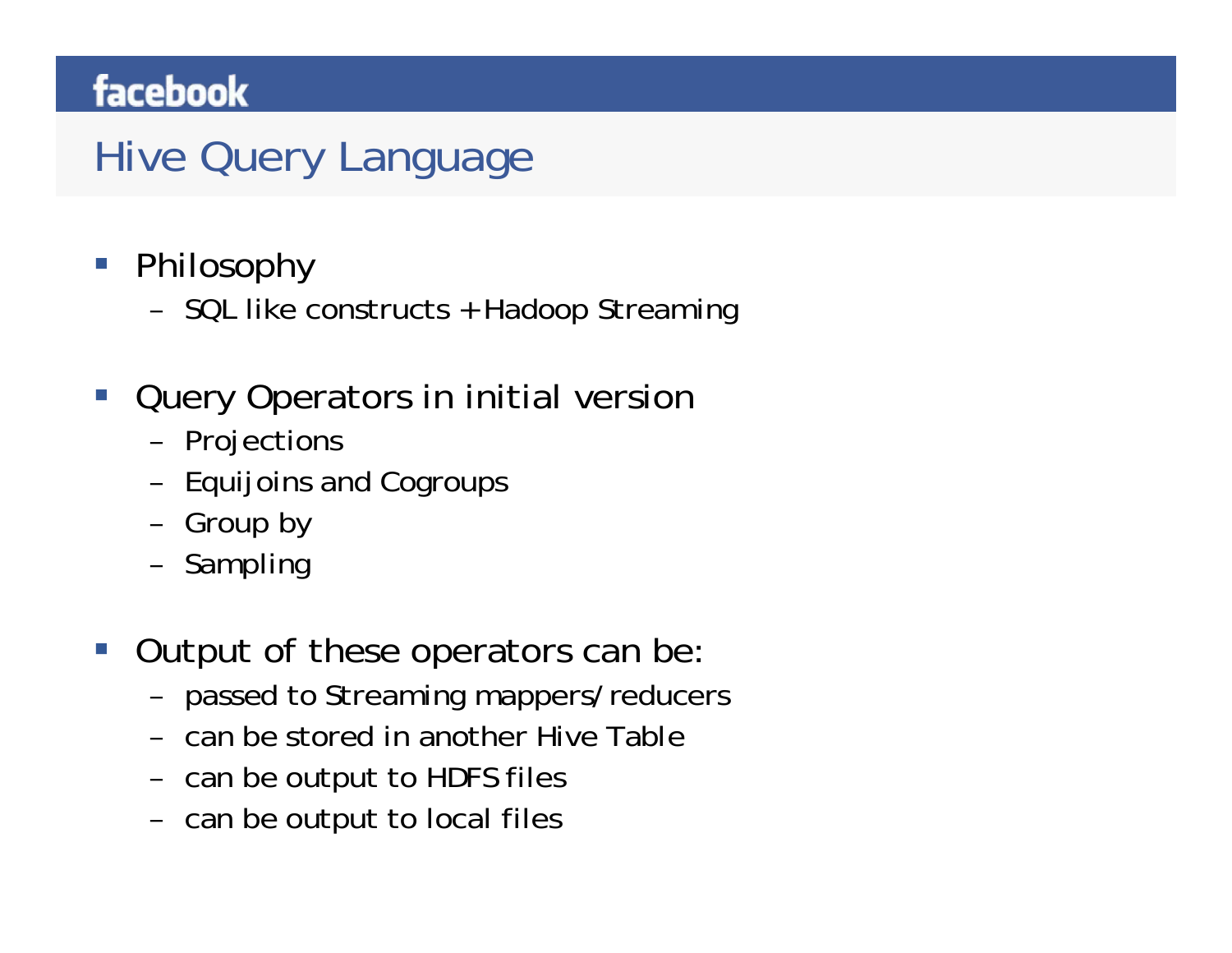## Hive Query Language

- $\mathcal{C}^{\mathcal{A}}$  Package these capabilities into a more formal SQL like query language in next version
- $\mathcal{L}_{\mathcal{A}}$  Introduce other important constructs:
	- –Ability to stream data thru custom mappers/reducers
	- –Multi table inserts
	- –Multiple group bys
	- –SQL like column expressions and some XPath like expressions
	- Etc..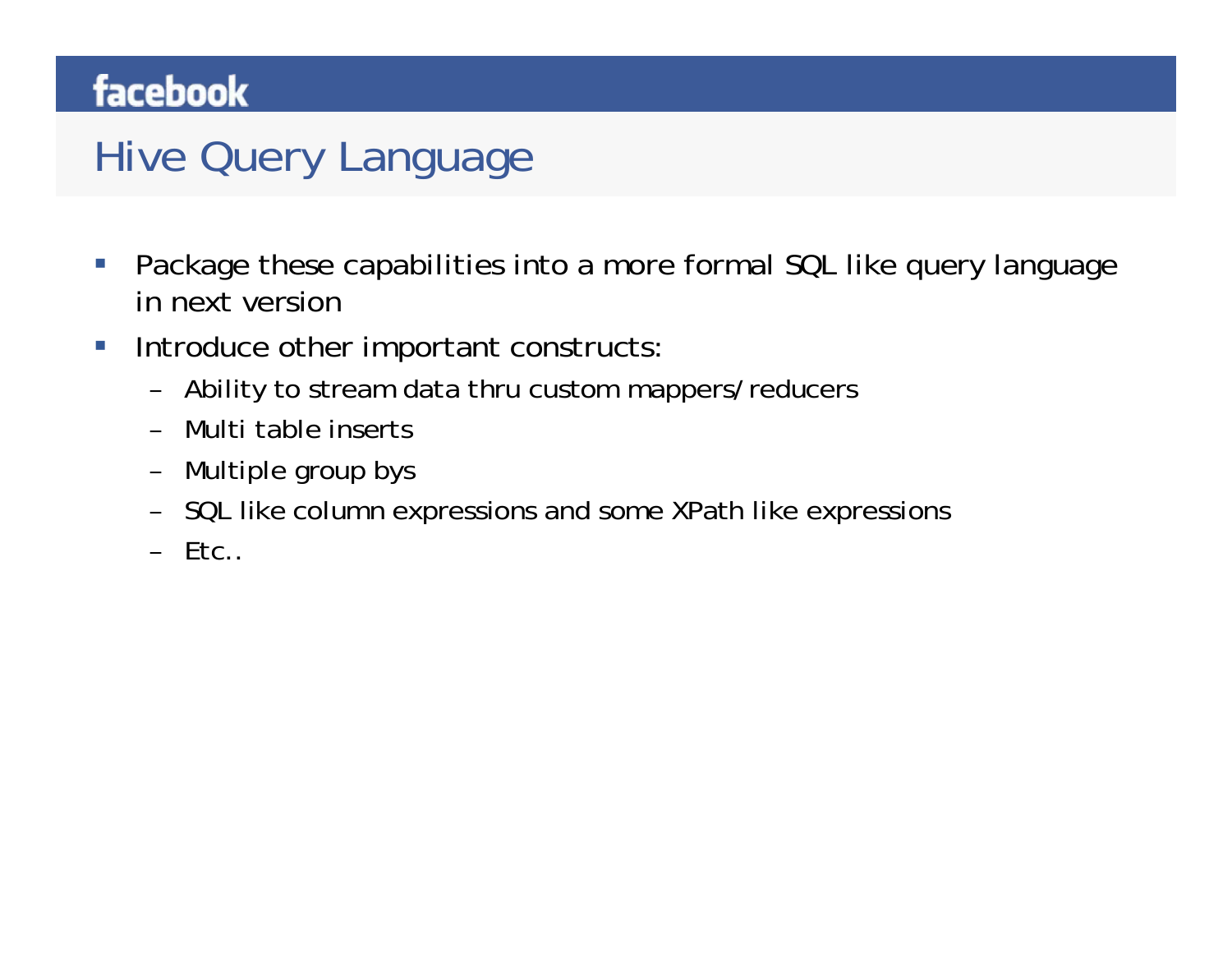## Joins

#### •Joins

FROM page\_view pv JOIN user u ON (pv.userid = u.id) INSERT INTO TABLE pv\_users SELECT pv.\*, u.gender, u.age WHERE pv.date = 2008-03-03;

#### • Outer Joins

FROM page\_view pv FULL OUTER JOIN user u ON (pv.userid = u.id) INSERT INTO TABLE pv\_users SELECT pv.\*, u.gender, u.age WHERE pv.date = 2008-03-03;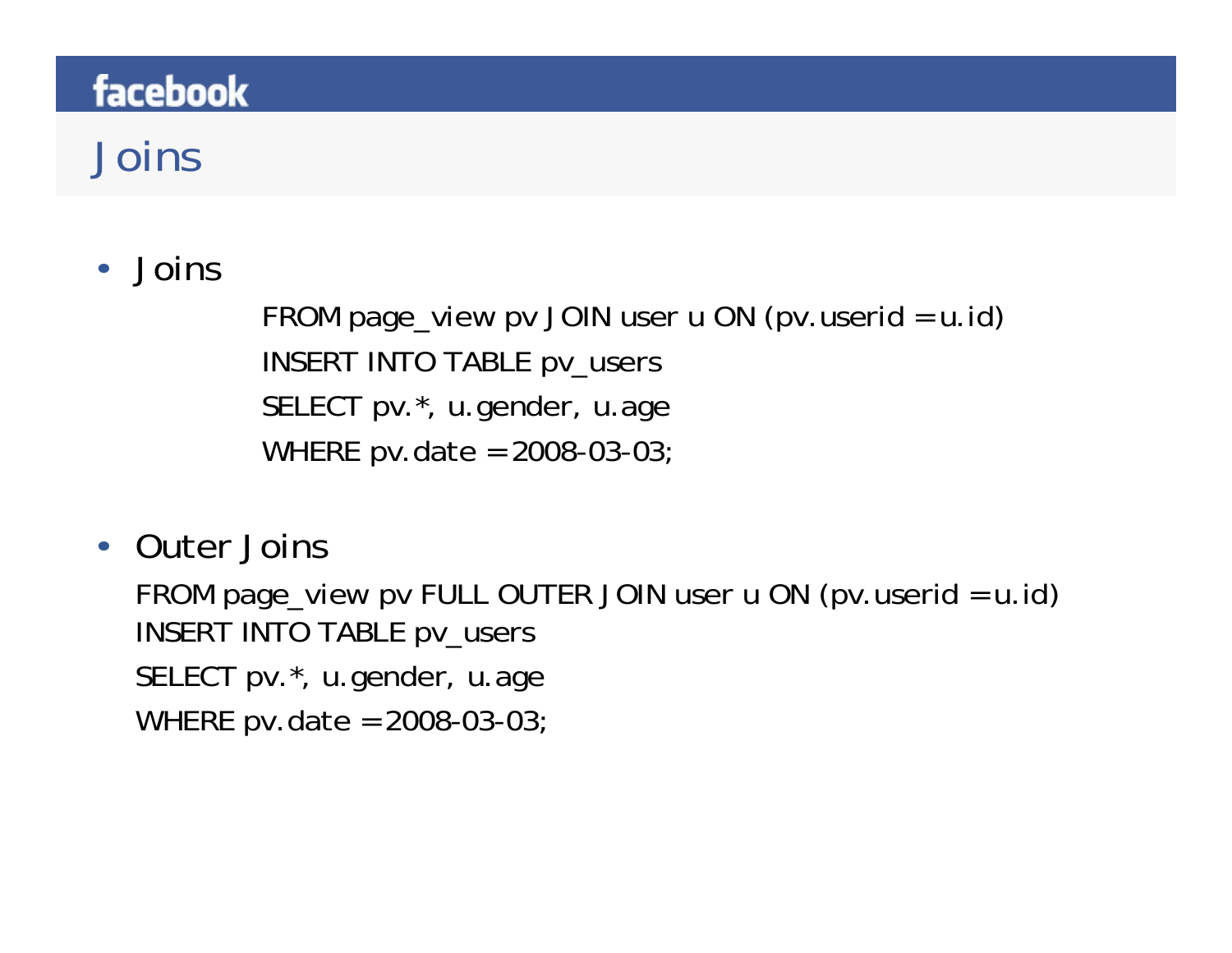## Aggregations and Multi-Table Inserts

FROM pv\_users INSERT INTO TABLE pv\_gender\_uu SELECT pv\_users.gender, count(DISTINCT pv\_users.userid) GROUP BY(pv\_users.gender) INSERT INTO TABLE pv\_ip\_uu SELECT pv\_users.ip, count(DISTINCT pv\_users.id) GROUP BY(pv\_users.ip);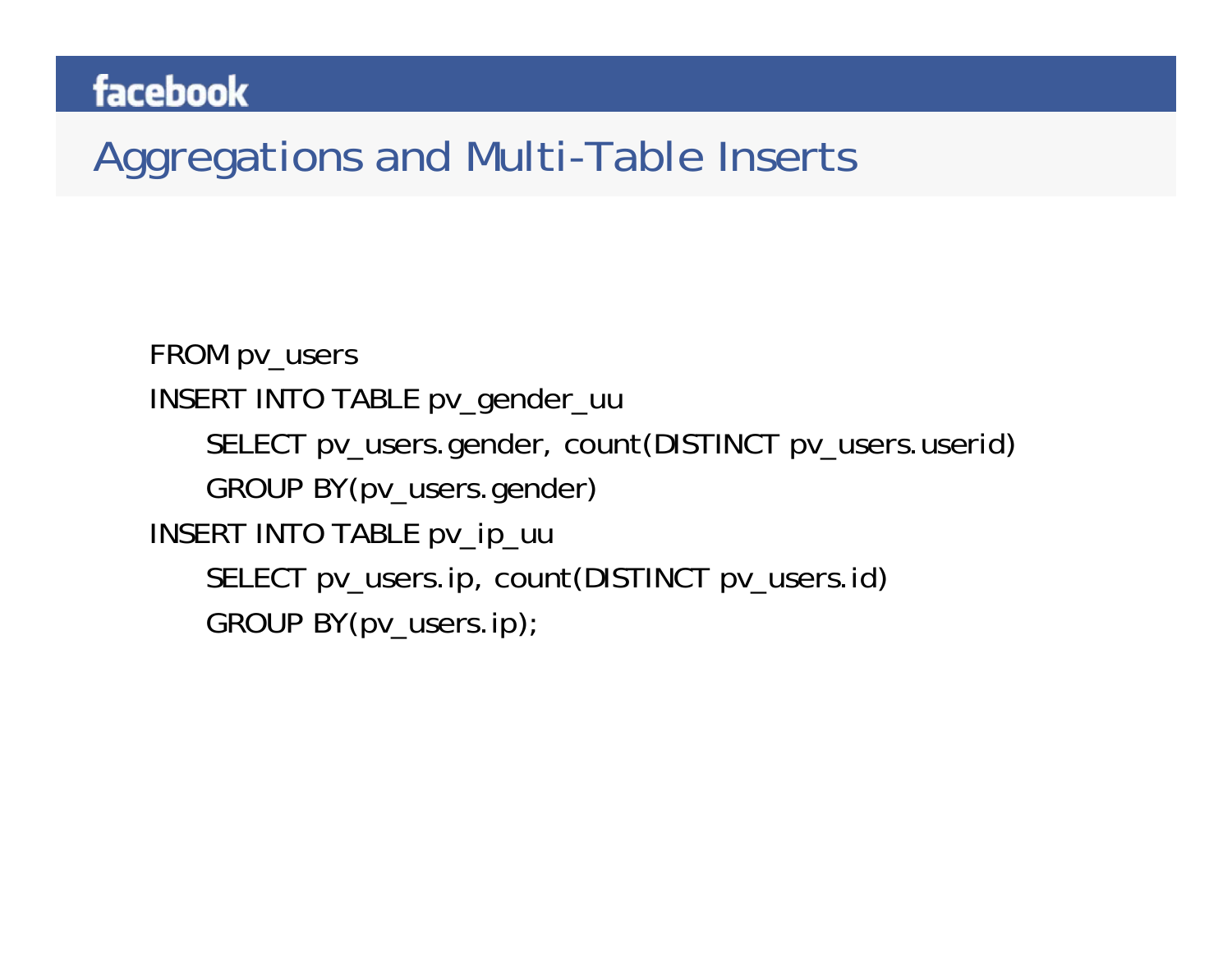## Running Custom Map/Reduce Scripts

FROM ( FROM pv\_users SELECT TRANSFORM(pv\_users.userid, pv\_users.date) USING 'map\_script' AS(dt, uid) CLUSTER BY(dt)) map INSERT INTO TABLE pv\_users\_reduced SELECT TRANSFORM(map.dt, map.uid) USING 'reduce\_script' AS (date, count);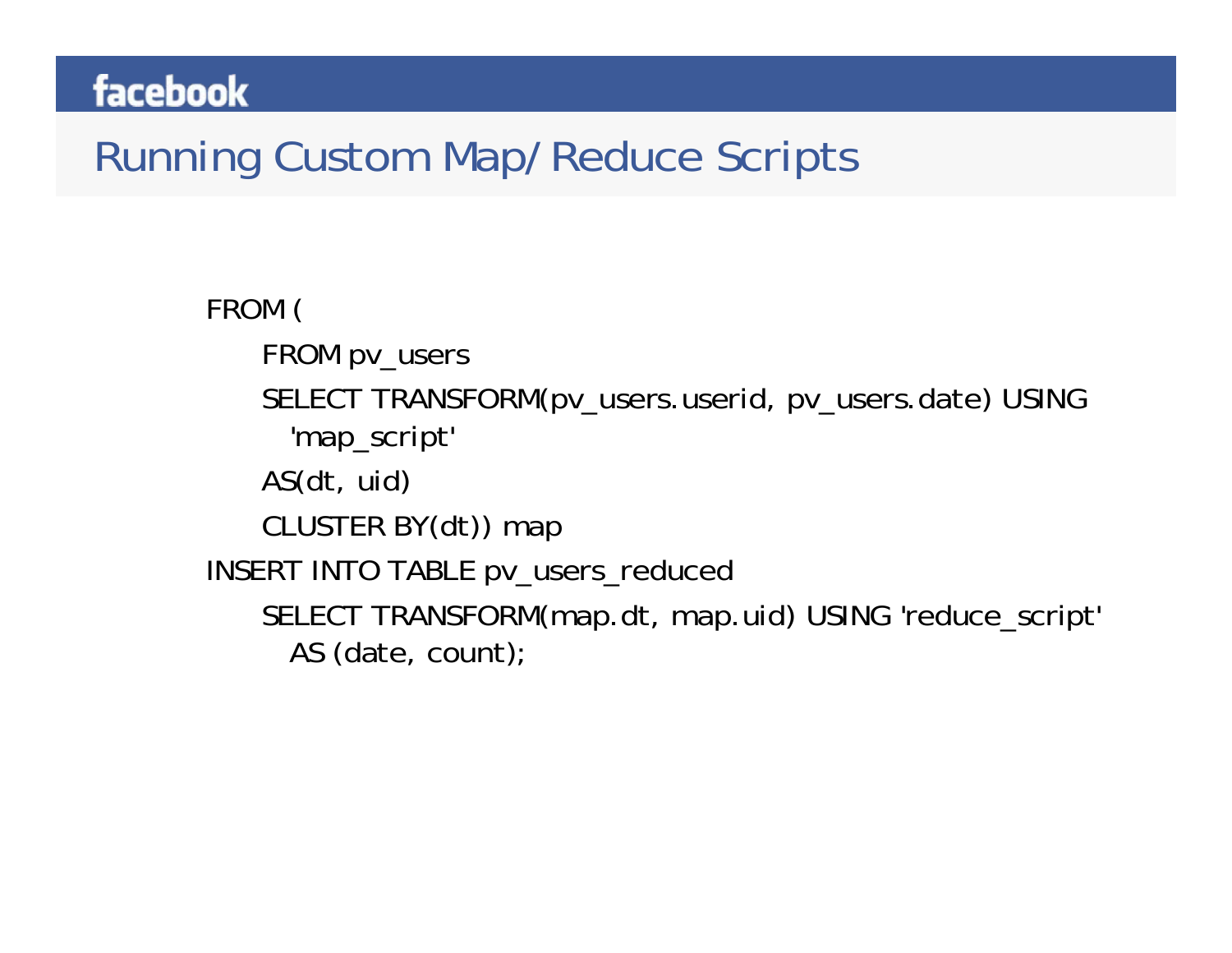#### Inserts into Files, Tables and Local Files

FROM pv\_users INSERT INTO TABLE pv\_gender\_sum SELECT pv\_users.gender, count\_distinct(pv\_users.userid) GROUP BY(pv\_users.gender) INSERT INTO DIRECTORY '/user/facebook/tmp/pv\_age\_sum.dir' SELECT pv\_users.age, count\_distinct(pv\_users.userid) GROUP BY(pv\_users.age) INSERT INTO LOCAL DIRECTORY '/home/me/pv\_age\_sum.dir' FIELDS TERMINATED BY ',' LINES TERMINATED BY \013 SELECT pv\_users.age, count\_distinct(pv\_users.userid) GROUP BY(pv\_users.age);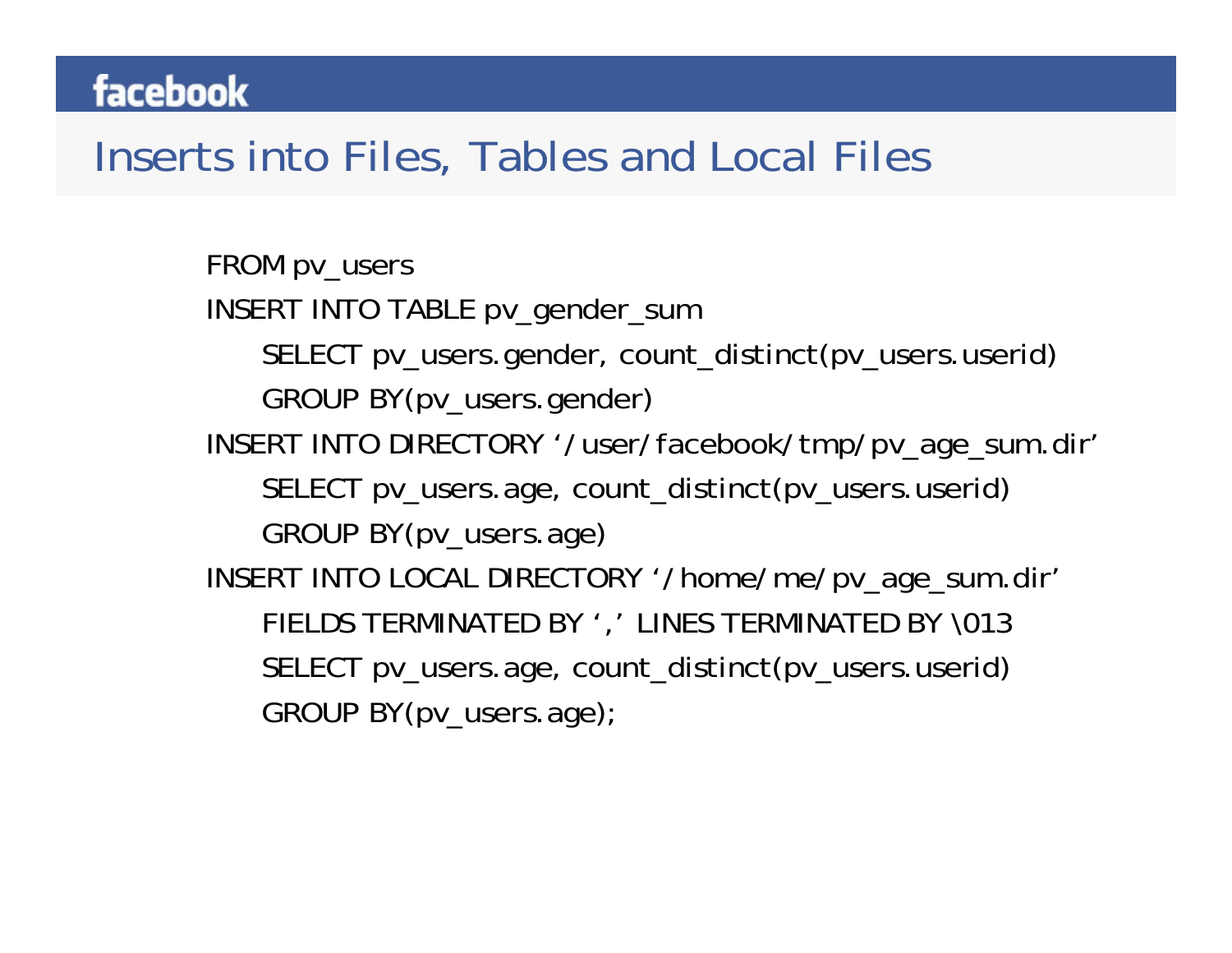## Hadoop Usage @ Facebook

- $\overline{\mathbb{R}}$  Types of Applications:
	- Summarization
		- Eg: Daily/Weekly aggregations of impression/click counts
	- – Ad hoc Analysis
		- Eg: how many group admins broken down by state/country
	- – Data Mining (Assembling training data)
		- Eg: User Engagement as a function of user attributes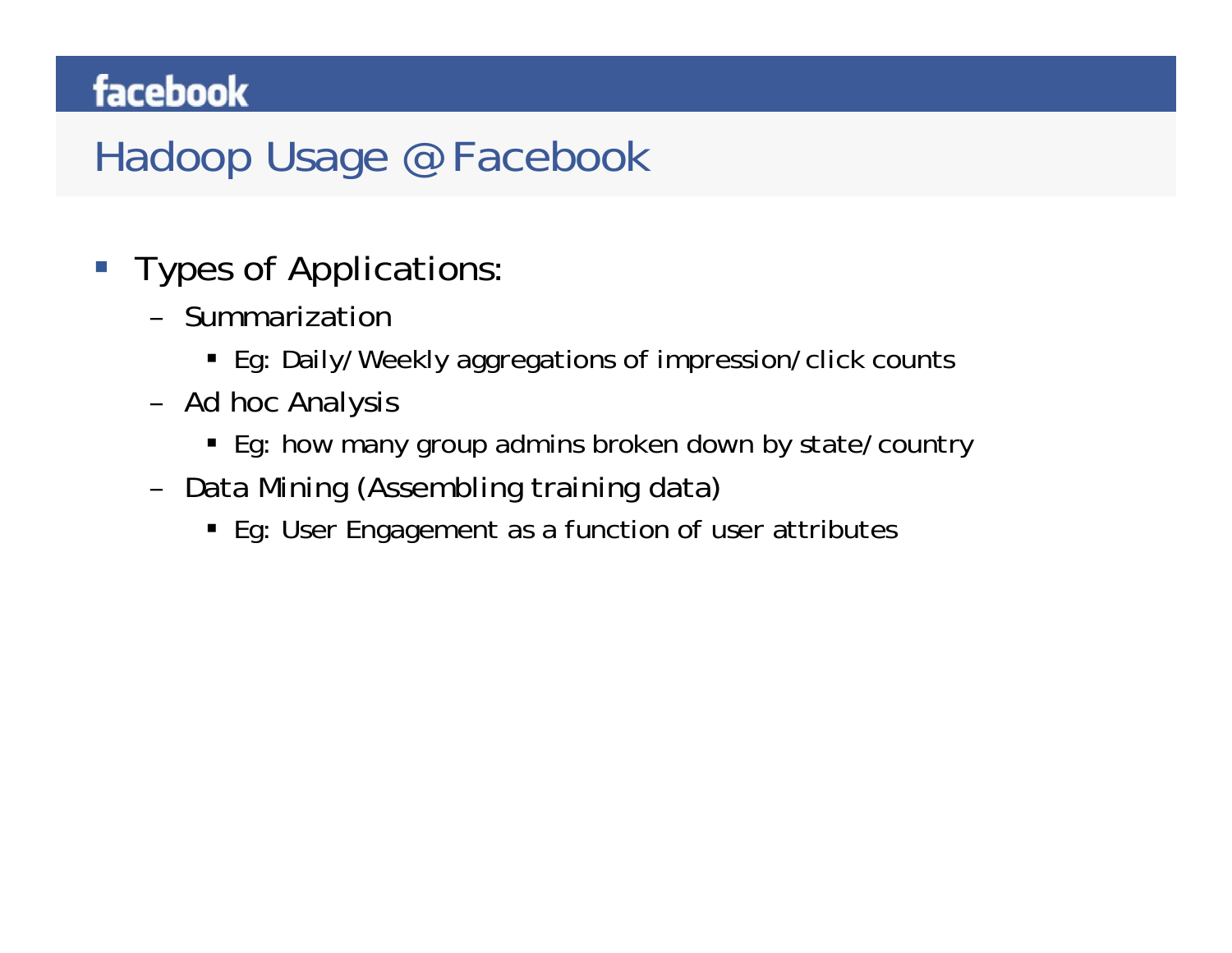## Hadoop Usage @ Facebook

- $\mathcal{L}_{\mathcal{A}}$  Usage statistics:
	- – Total Users: ~140 (about 50% of engineering !) in the last 1 ½ months
	- –Hive Data (compressed): 80 TB total, ~1TB incoming per day
	- Job statistics:
		- ~1000 jobs/day
		- ~100 loader jobs/day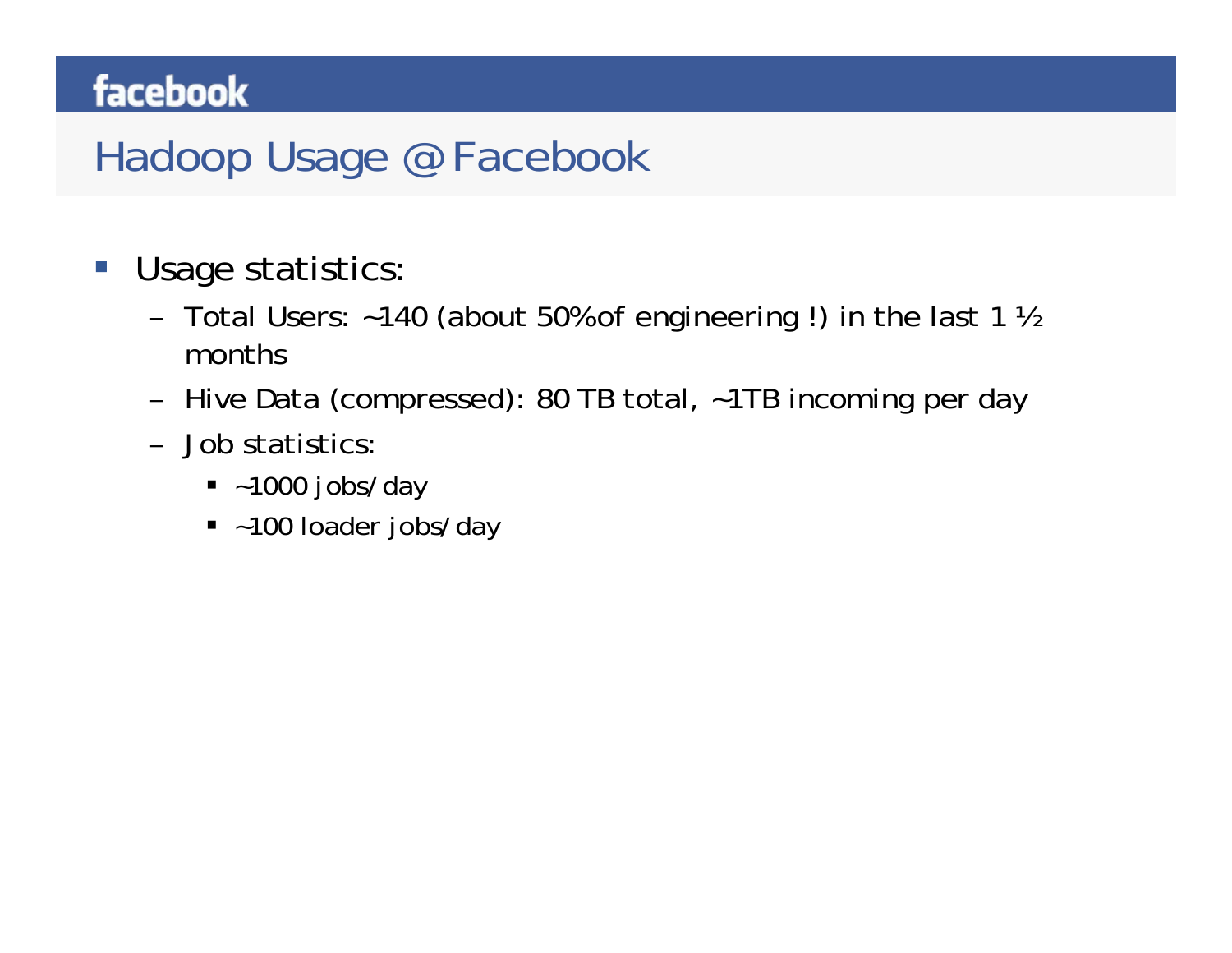## Hadoop Improvements @ Facebook

- $\mathbb{R}^n$  Some problems:
	- –No Fair Sharing: Big tasks can hog the cluster
	- – No snapshots: What if a software bug corrupts the NameNode transaction log
- $\mathcal{L}^{\mathcal{A}}$  Solutions:
	- –Simple fair sharing (Matie Zaharia)
	- –Investigating Snapshots (Dhrubha Bortharkur)